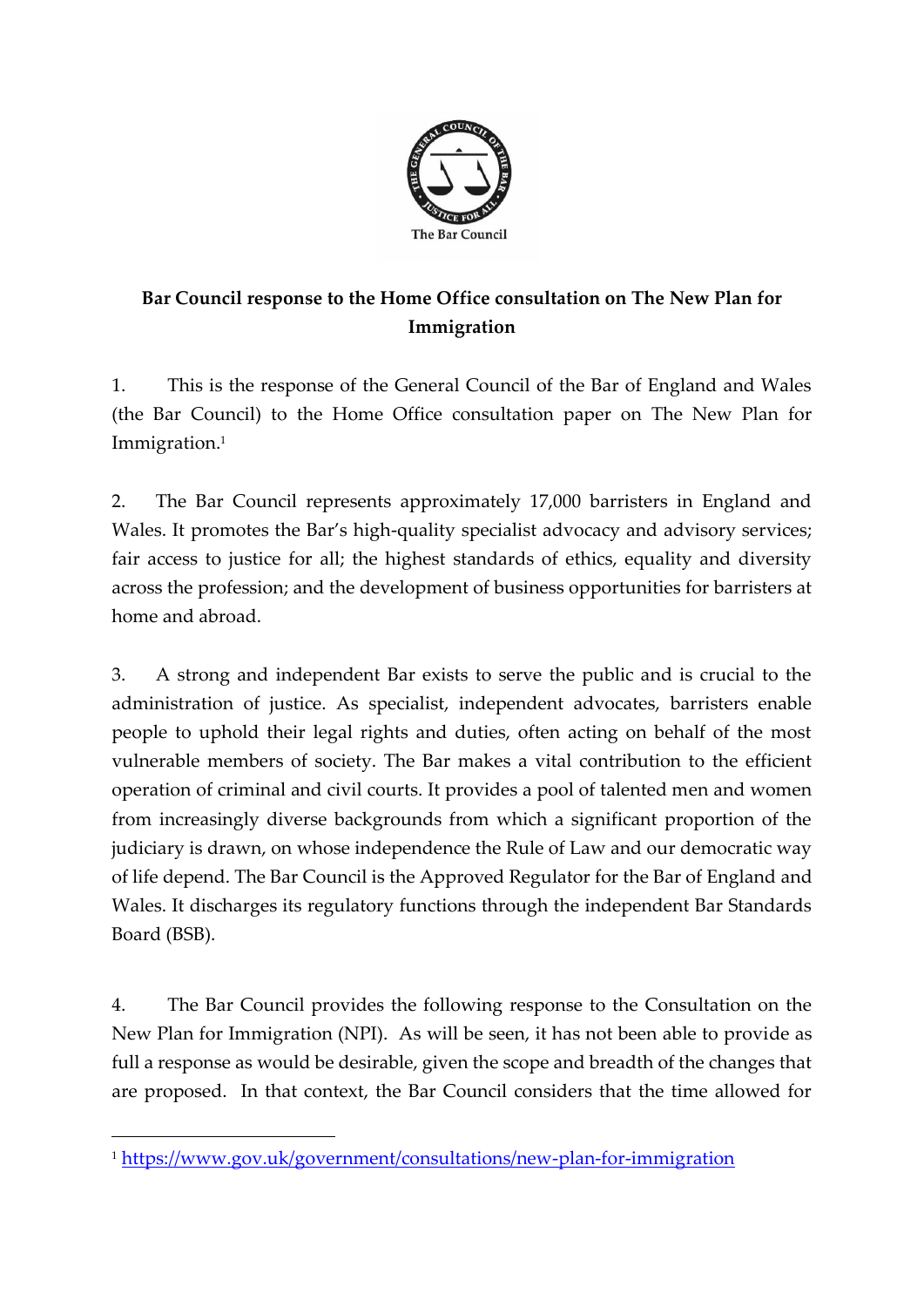responses has been seriously inadequate. This rushed process is taking place against a background of proposals that are, in many cases, inadequately formulated, articulated and/or evidenced. We note that many other bodies have made the same point, expressing serious concerns as to the adequacy and fairness of the consultation process.

5. In the Bar Council's view, if and when the proposals advanced in the NPI have reached a stage at which they are sufficiently clear and precise for reasoned consideration to be given to them, it will be vital that all relevant respondees are afforded appropriate time in which to do so. These are not matters which can in any way be considered to be so urgent as to justify an "emergency" approach to legislation.

6. The Bar Council has chosen to limit its response to the issues raised in Chapter 5, these being of the most direct and immediate relevance and concern to its members. The lack of a response to a particular proposal in any part of the NPI (including Chapter 5 itself) must not be taken as support by the Bar Council for the proposal in question.

### *Question 29:*

*The Government propose an amended 'one-stop process' for all protection claimants. This means supporting individuals to present all protection-related issues at the start of the process. The objective of this process is to avoid sequential and last-minute claims being made, resulting in quicker and more effective decision making for claimants.*

*Are there other measures not set out in the proposals for a 'one-stop process' that the Government could take to speed up the immigration and asylum appeals process, while upholding access to justice? Please give data (where applicable) and detailed reasons.*

#### **Pre-existing measures**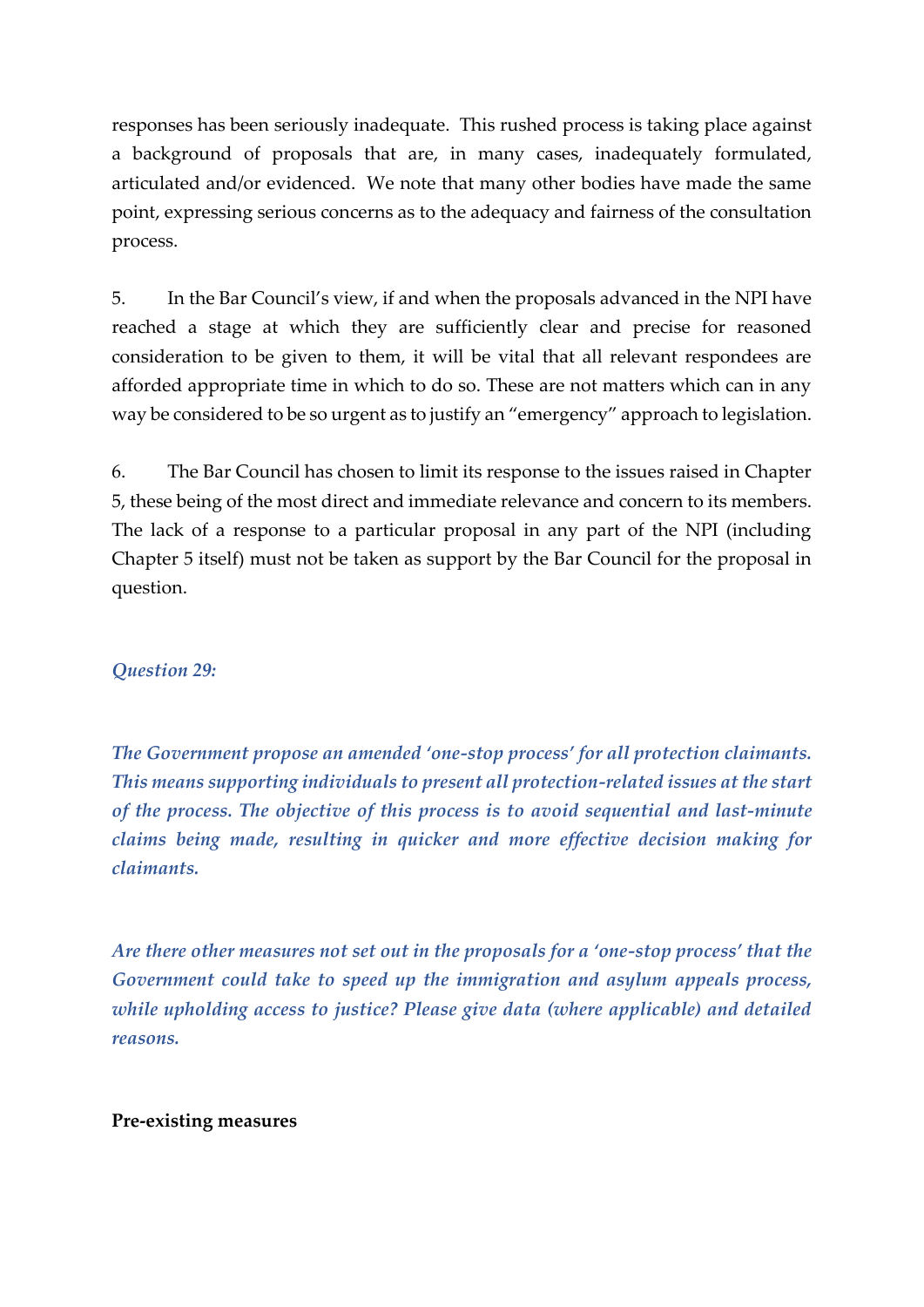7. The proposals for a "new 'one-stop'" process lack detail and, at least in part, appear to replicate provisions which are already well established in domestic immigration law. In particular:

a "one-stop" mechanism is already provided by s.120 of the Nationality, Immigration and Asylum Act 2002 (see also section 96);

Section 85(5) of the 2002 Act prevents the Tribunal from considering a "new matter", as defined, on appeal without the consent of the Secretary of State;

Section 8 of the Asylum and Immigration (Treatment of Claimants, etc) Act 2004 instructs a deciding authority to take account of, as (potentially; see *JT (Cameroon) v SSHD* [2008] EWCA Civ 878) damaging to an applicant's credibility, behaviour which it believes is designed or likely to conceal information, mislead, or obstruct or delay the resolution of the claim. Such behaviour includes failing to seek asylum before being notified of an immigration decision or before being arrested.

8. Further, there is a power to certify asylum claims as clearly unfounded under s.94 of the 2002 Act (thereby precluding an in-country appeal), and repeat claims will be rejected without a right of appeal unless the new evidence is significantly different from that previously considered and creates a realistic prospect of success on appeal (paragraph 353 of HC395).

### **Modern slavery referrals**

9. As the proposals are presented, the most significant innovation appears to be the inclusion of "referral as a potential victim of modern slavery" within the matters an applicant is required to raise on the one-stop notice. There is a lack of detail as to how this will factor into the status determination process, but potential difficulties clearly arise.

10. Whilst referral of a person into the National Referral Mechanism as a potential victim of modern slavery may impact on that person's immigration position, it is not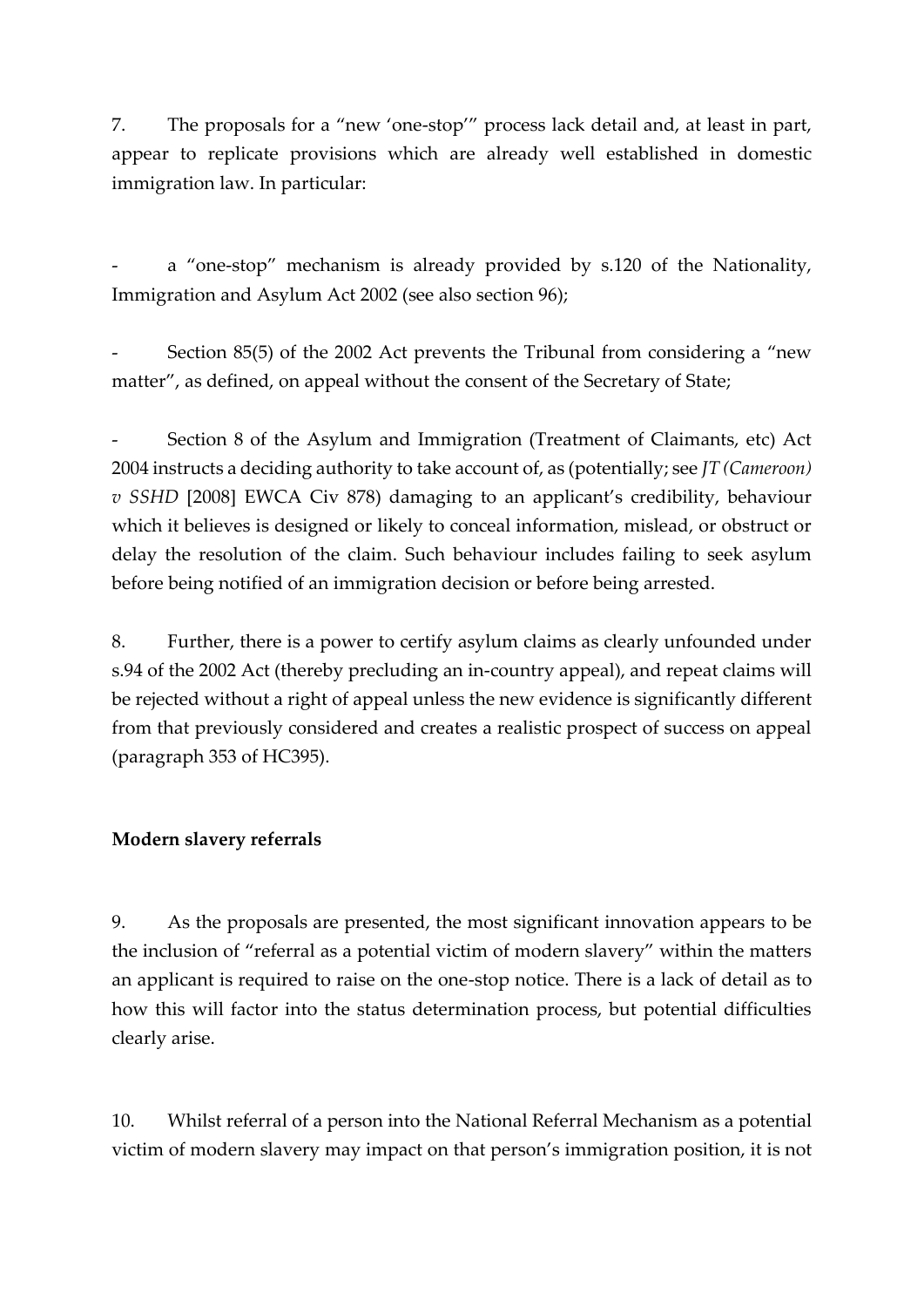in itself an application for any form of immigration status, and recognition as a victim of modern slavery carries with it no automatic right to a grant of status.

11. Moreover, recognition of a person as a victim of modern slavery does not require that they identify as such, there are reasons potential victims may be reluctant to come forward with information, and they may not recognise themselves as having been trafficked or enslaved. The Home Office's own guidance recognises this; see, for example, *Modern Slavery: Statutory Guidance for England and Wales*, version 2.1, March 2021, at section 3.5 and Annex D, sections 13.10 and 13.11). Penalising potential victims of modern slavery for failing to raise this in terms at the earliest opportunity, as the NPI appears to propose, is inconsistent with this approach, and with the broader purposes of the measures which exist in the United Kingdom to identify and support victims of modern slavery, safeguard individuals and bring perpetrators to justice.

12. It is recognised that the facts underpinning an asylum or human rights claim and a referral into the NRM may overlap, and there may be a case for a right of appeal against NRM decisions. However, any proposals must be in full compliance with the United Kingdom's obligations under the Council of Europe Convention on Action against Trafficking in Human Beings (ECAT) and Article 4 ECHR. The Bar Council will respond as appropriate to any future consultation addressing these matters in greater detail.

#### **Other measures**

13. There are other measures not set out in the proposals for a 'one-stop process' that the Government could take to speed up the immigration and asylum appeals process, while upholding access to justice. They include, but are not limited to the following factors (see also the response from the Immigration Law Practitioners' Association to Chapter 5 at paragraph 83):

- Improved Home Office decision-making. Figures cited in Chapter 1 of the NPI suggest a success rate on appeal of at least 43%. The implications on resources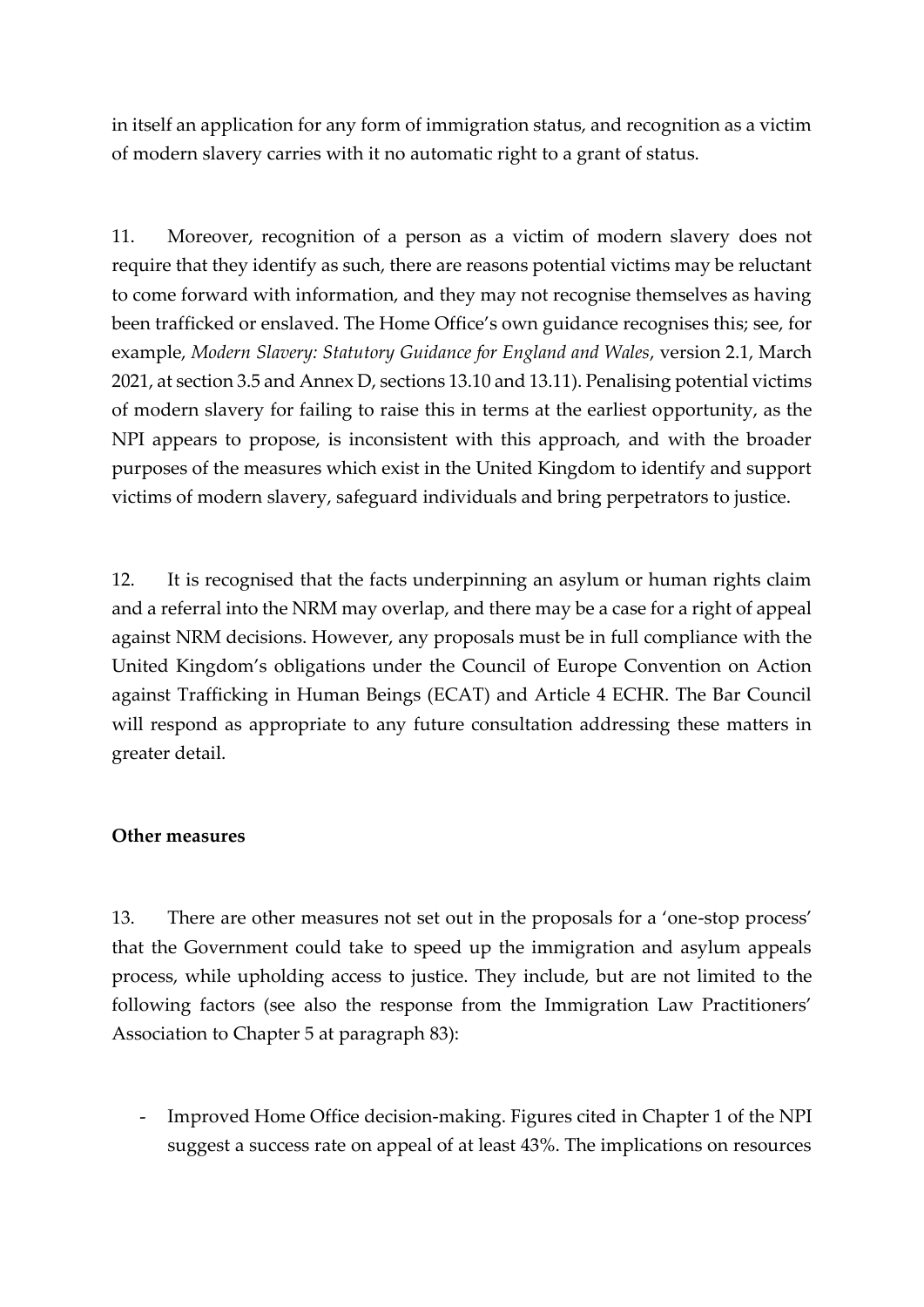and the obvious delays which result from this very high proportion of wrongly decided claims having to be addressed on appeal are self-evident.

- Interviewing applicants and making (sustainable) decisions promptly. This cannot be done without sufficient staffing, resources and training.
- Ensuring that the First-tier and Upper Tribunals are sufficiently resourced, in terms of judiciary and courtrooms, to hear appeals without undue delay.
- Ensuring that legal aid providers are properly remunerated so they can continue to operate and that high quality legal advice is available to asylum seekers across the United Kingdom at critical points in the application, appeal and removals process.

14. In outline, the Bar Council's view is that, insofar as the proposals replicate existing measures they are self-evidently otiose. Insofar as it is proposed to introduce a one-stop process that is significantly more restrictive than the existing regime seen as a whole, the case for this has not been demonstrated. Improvements to the efficiency of the system can be made by improving the quality of initial decision making, ensuring the Tribunal has sufficient resources to process appeals efficiently, and ensuring access to high quality legal advice.

### *Question 30*

*Please use the space below to give further feedback on the proposals in chapter 5. In particular, the Government is keen to understand:*

*(a) If there are any ways in which these proposals could be improved to make sure the asylum and appeals system is faster, fairer, and concludes cases more effectively;*

*(b) Whether there are any potential challenges that you can foresee in the approach the Government are taking around streamlining appeals.*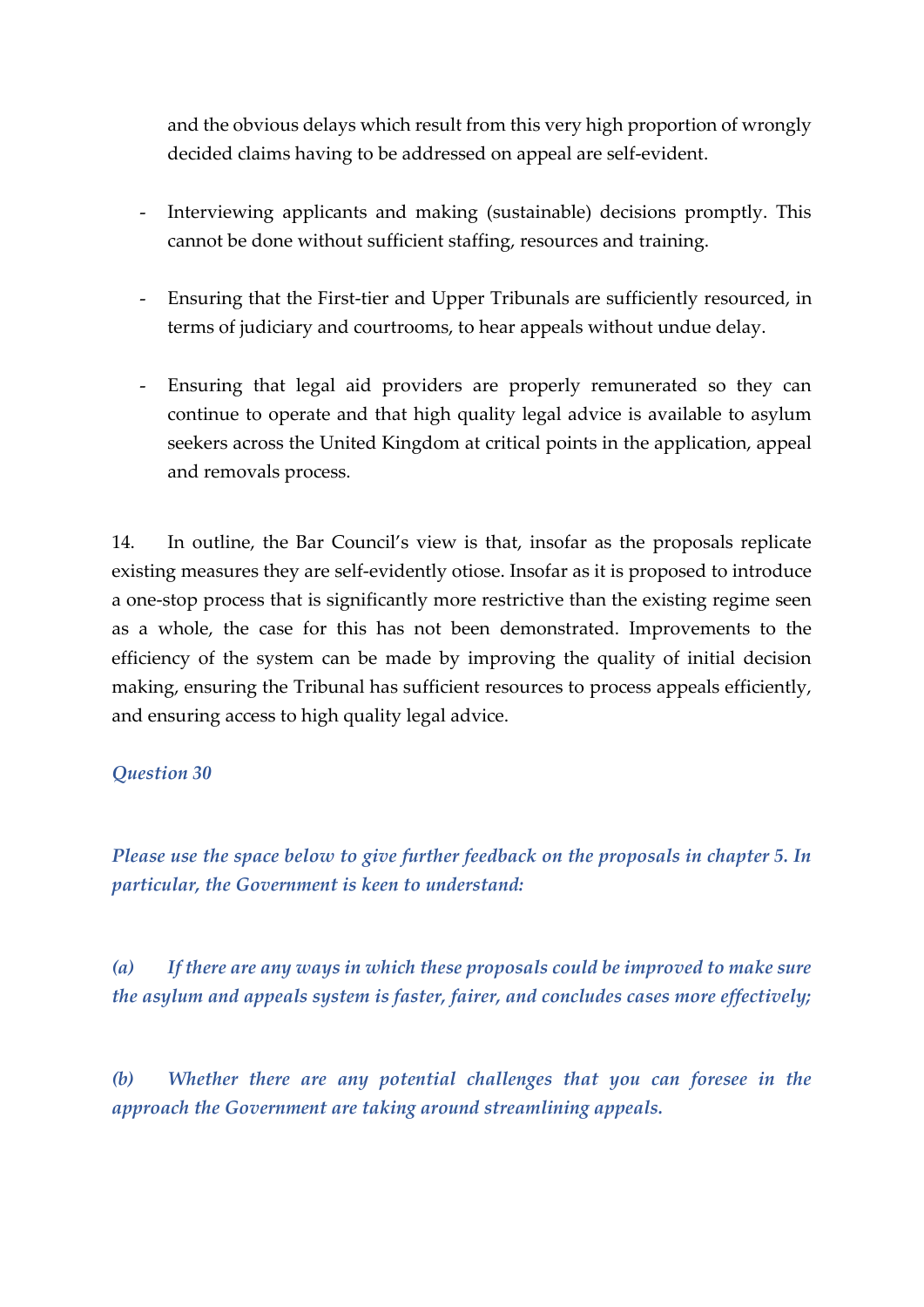15. The points arising in Chapter 5 are addressed below by reference to the list of issues set out in Question 27, with a separate section for the good faith issues raised in Question 28. In addressing these issues we stress at the outset that, in our view, the case for the sort of radical "overhaul" of the United Kingdom's asylum system that is proposed in the NPI is simply not made out on the evidence. In particular, the NPI fails to make good its fundamental premise that misuse of the system – "frustrat[ing] removals through sequential or unmeritorious claims, appeals or legal action", for example – represents a significant problem, let alone that any problems arising justify the sort of radical restrictions that are proposed to the substantive and procedural rights of those vulnerable individuals who are legitimately claiming the protection to which they are entitled in law. As such, nothing that follows should be taken as agreeing the premise of the questions which are asked (i.e., that the proposed "overhaul" is warranted).

## **Providing more generous access to advice, including legal advice, to support people to raise issues, provide evidence as early as possible and avoid last minute claims**.

16. The Bar Council strongly supports improved access to expert legal advice for asylum seekers and others facing removal from the United Kingdom, from appropriately trained, regulated and remunerated practitioners. Cuts to legal aid have the effect of limiting access to advice. Ensuring that legal aid providers are properly remunerated so they can continue to operate and that high quality legal advice is available to asylum seekers across the United Kingdom at critical points in the application, appeal and removal process is critical to ensuring fairness and to the efficient running of the system. As the Immigration Law Practitioners' Association point out (Chapter 5 response at paragraph 79), lack of legal advice and poor-quality legal advice are drivers of repeat claims.

17. The reference to advice "including legal advice" suggests that the proposals may extend to advice other than legal advice. In the absence of any detail we cannot comment on this.

18. Similarly, the NPI refers to a "new legal advice offer" which will "support people to bring their claims in one go, when they are notified about removal action,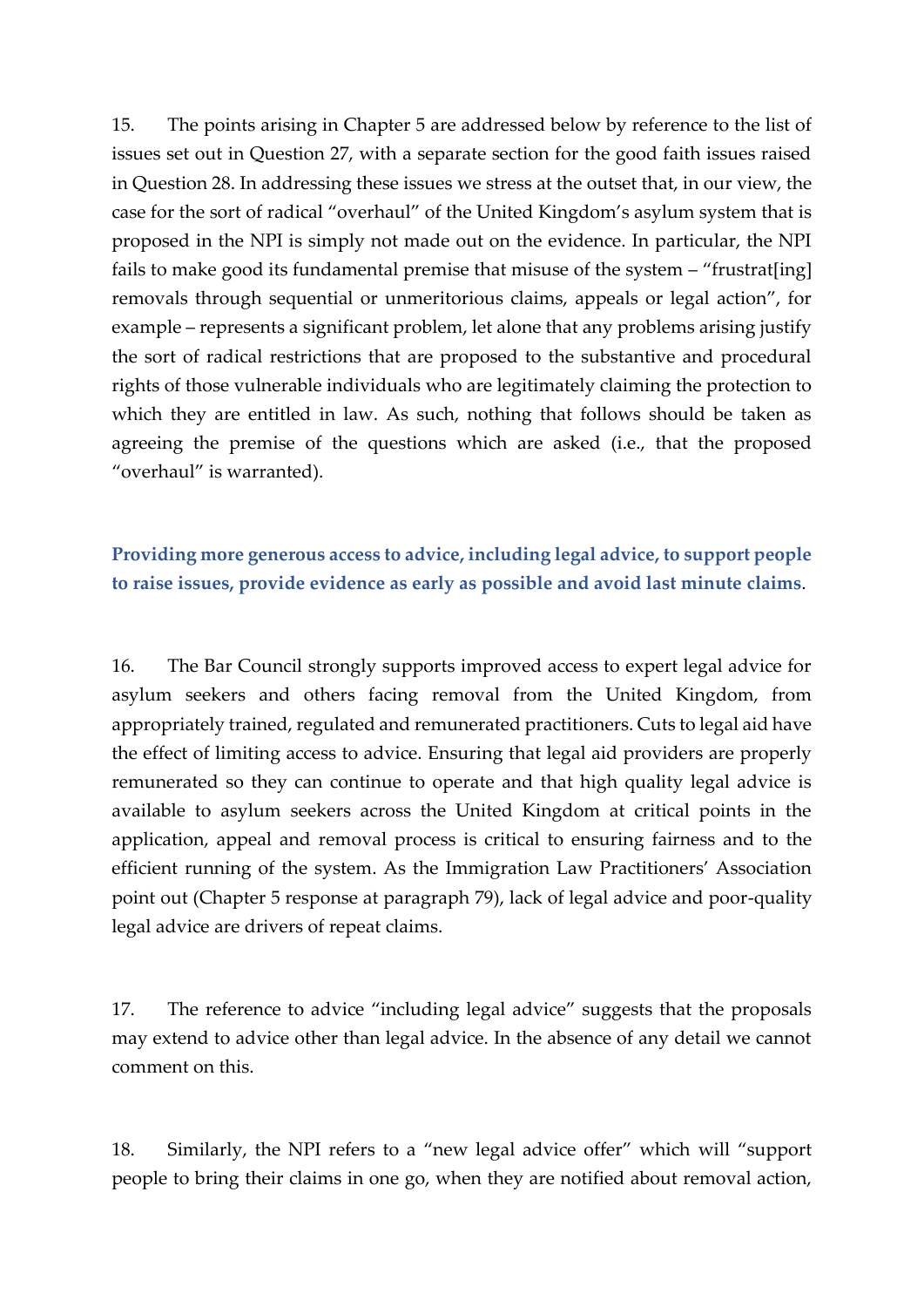rather than bringing late claims shortly before scheduled removal or sequentially over an extended period of time." If this is intended to suggest that advisors are currently acting in bad faith by encouraging abuse of the system, we note that no evidence is identified to support such an assertion. In the absence of any detail, we cannot comment on the proposal for a "new legal advice offer."

**Introducing an expedited process for claims and appeals made from detention, providing access to justice while quickly disposing any unmeritorious claims.**

19. The proposals on these issues in the NPI are particularly confused. The formulation above is used in the bullet point summary of proposals, but the substantive discussion that follows is under the heading *Expedited Appeals*, and refers only to an "accelerated appeal process" for individuals in detention, saying nothing about an "expedited process for claims".

20. In the absence of any detail at all about the proposal for expedited claims, there is little that can be said about it, save to note that the risks of unfairness and unlawfulness in such a system are amply demonstrated by Ouseley J's analysis in *Detention Action v Secretary of State for the Home Department* [2014] EWHC 2245 (Admin). The Bar Council will carefully consider any future proposals for an accelerated claims procedure for those in detention.

21. The proposals in relation to expedited appeals from detention are set out in only the most skeletal form. Again, in the absence of any detail or justification, we refrain from commenting on the substance of these proposals, save to note that any appeal process must guard against the sort of unfairness that was found by the Court of Appeal to inhere in the accelerated appeals process that existed in the context of the now abandoned Detained Fast Track: see *The Lord Chancellor v Detention Action* [2015] WLR 5341.

22. In this regard, the Bar Council also notes the material cited from the 2019 Tribunal Procedure Committee report at paragraph 132 of ILPA's Chapter 5 response,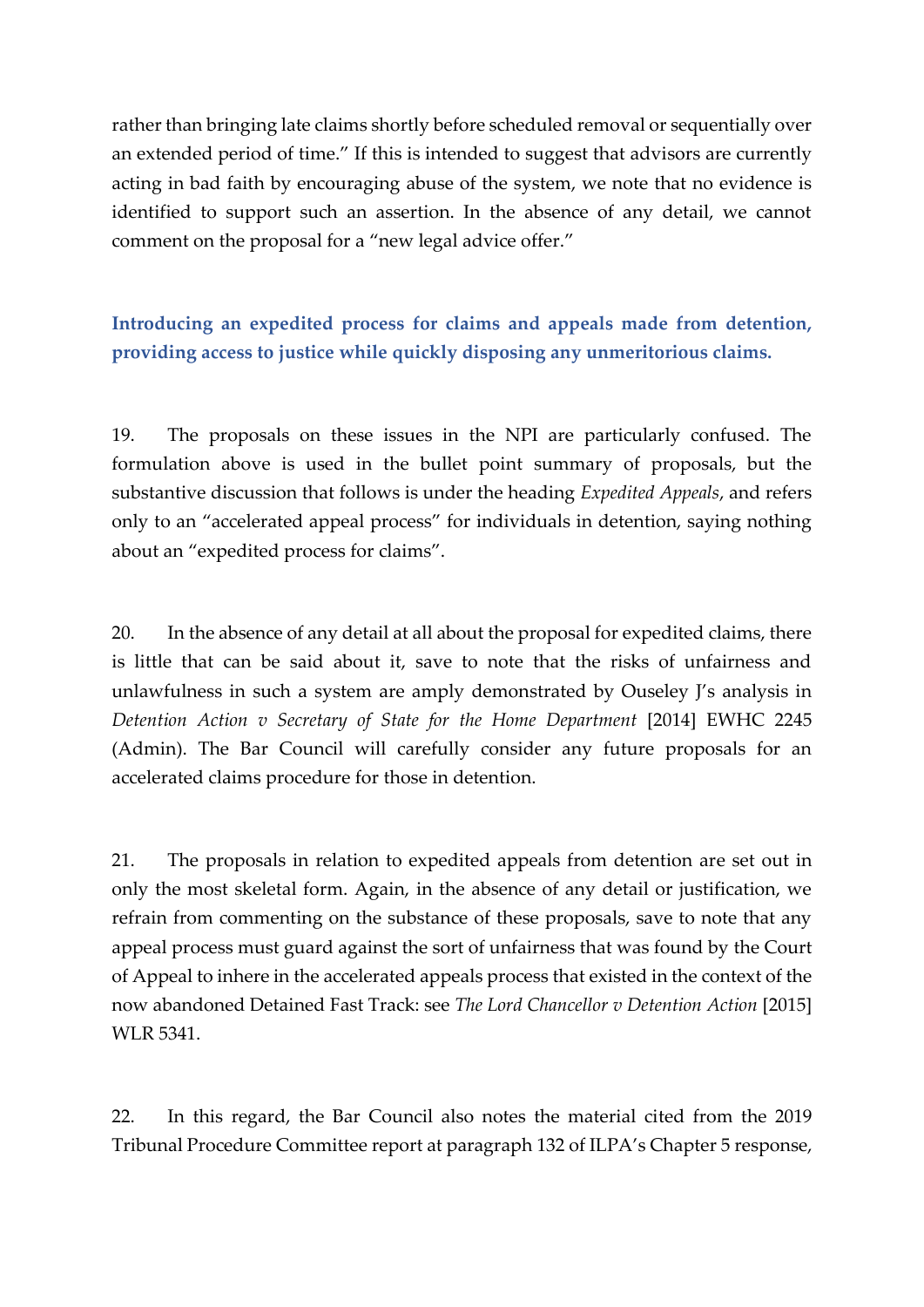the contents of which starkly illuminate the practical difficulties posed by a detained fast track appeals process.

**Providing a quicker process for Judges to take decisions on claims which the Home Office refuse without the right of appeal, reducing delays and costs from judicial reviews.**

23. No detail is given about this proposal. It is assumed that it relates to challenges to decisions underpinning the lack of an appeal right, or an in-country appeal right, such as a decision that the fresh claim rule in paragraph 353 of HC395 is not satisfied, or certification under s.94 or s.96 of the 2002 Act. Such decisions are currently amenable to challenge by way of judicial review.

24. It is not clear whether what is proposed is a new, alternative procedure, or "quicker processes" for the resolution of judicial review claims. In the absence of clear proposals we cannot comment further. We note, however, that there is already a short limitation period for judicial review claims, and that the speed with which the Upper Tribunal or the Administrative Court can process claims that are brought is, to a significant degree, influenced by the level of resources available to the Court or Tribunal.

# **Introducing a new system for creating a panel of pre-approved experts (e.g. medical experts) who report to the court or require experts to be jointly agreed by parties.**

25. No evidence is advanced to support the proposals that are made in relation to expert witnesses or to demonstrate that there is any substance to the premise on which they are based. They are in any event unprincipled and deeply inimical to a fair appeals process. As ILPA observe in their Chapter 5 response at paragraph 142, "State interference with, or control over, the witnesses that are permitted to give evidence in cases against the State is a striking and highly problematic proposal, to say the least." The Bar Council agrees.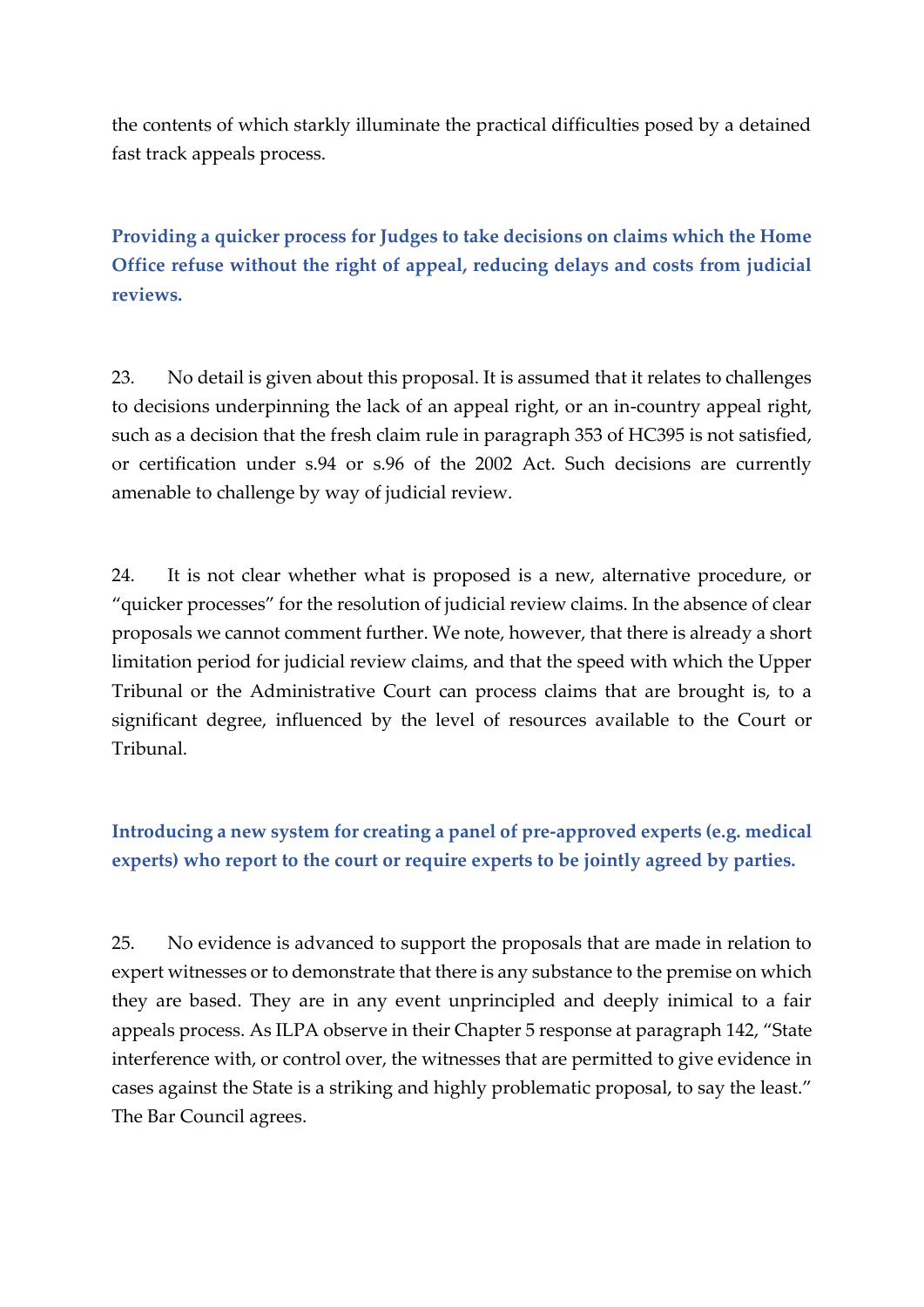26. In litigation before the Tribunal, it is the duty of an expert to help the Tribunal on matters within their expertise. Experts must confirm their compliance with this duty, which is "paramount and overrides any obligation to the person from whom the expert has received instructions or by whom the expert is paid" (see, inter alia, *Practice Directions of the Immigration and Asylum Chambers of the First-tier Tribunal and the Upper Tribunal*, section 10).

27. No evidence is provided to support the suggestion that "a very small number of medical and other experts act in a high proportion of cases where expert witness evidence is provided to the court," or that any legitimate concerns exist as to the independence of experts who provide evidence in this jurisdiction.

28. Expert evidence before the Tribunal emanates from a wide range of sources including clinicians in a range of disciplines, many with particular training and experience in trauma and the documentation of torture (psychiatrists, psychologists, general practitioners, clinicians with expertise on the physical manifestation of torture injuries). Expert evidence is also seen from a wide range of country experts with backgrounds in academia, journalism, development and elsewhere. It is very rare for the Home Office to instruct medical experts, and it tends to rely on its in-house research for country information. The range of factual issues to which expert evidence may be directed is very broad. Curtailing the range of experts which an appellant can instruct has the potential to severely impede their ability to marshal all evidence of relevance to their claim.

29. An expert's independence and, indeed, expertise can be challenged in the course of proceedings, and it is for the independent judge to make findings as necessary on these matters, as well as the probity of the evidence given, and the weight to which it is entitled in the determination of the issues arising in the appeal that is under consideration.

30. The suggestion that a party seeking to vindicate their factual case in an appeal against a Home Office decision before an independent judge could be constrained to instruct a "pre-approved" expert fundamentally undermines the right to a fair hearing. Proposals for experts to be jointly agreed are, in this context, no better. The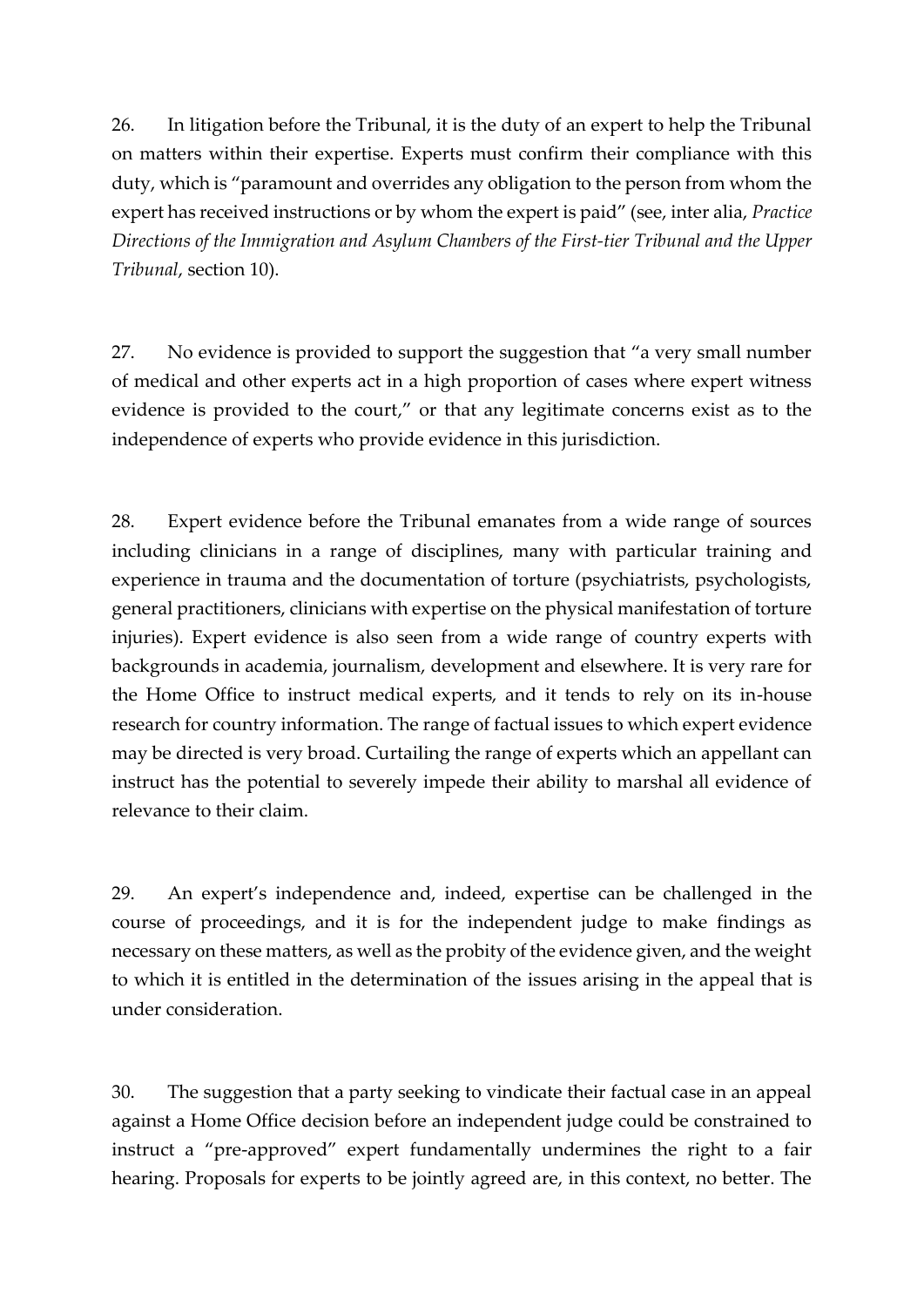state should not be able to veto or limit the expert evidence an appellant can rely on to challenge the state's decision.

31. A respondent to an appeal raising disputed issues of fact is free to challenge whatever evidence is brought in support of the appeal and, if so advised, to bring its own evidence (expert or otherwise), but it should have no control over the evidence an appellant can bring to support their appeal.

**Expanding the fixed recoverable costs regime to cover immigration judicial reviews (JRs) and encouraging the increased use of wasted costs orders in Asylum and Immigration matters.**

## *(a) Expanding fixed recoverable costs to cover immigration judicial reviews*

32. The brief treatment of this topic in the NPI does not support the proposal that is advanced. It is in any event wrong in principle. ILPA have prepared a detailed treatment of this issue in their response to Chapter 5 with which the Bar Council substantially agrees. The variability of the issues arising and the importance of the issues at stake weigh strongly against the proposals made, and there is no evidence base to support them.

33. The Bar Council notes and agrees ILPA's observations at paragraphs 152 and 153 that the complexity of immigration judicial review claims can vary markedly. Some cases turn on narrow and straightforward evidential and legal points. Others turn on immensely complex points of law and/or issues of factual analysis. The documentation that falls to be considered in immigration judicial review claims can vary enormously. In these circumstances, the case for a "one size fits all" fixed costs regime cannot be made good. Costs recovery is ordinarily limited to costs that were reasonably incurred. That is sufficient protection against unreasonable levels of costs being recovered.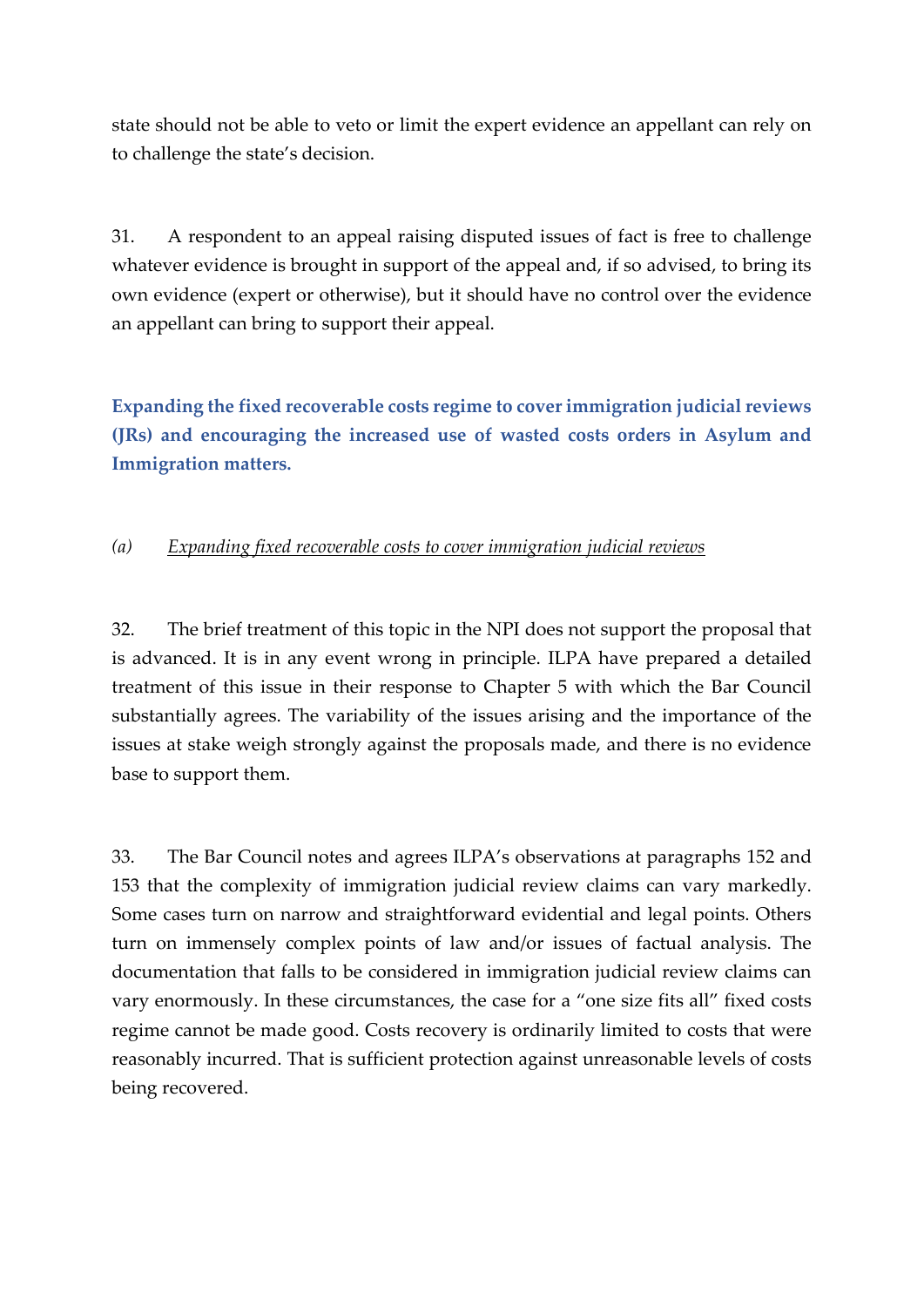34. ILPA are also right to note the observations of the Court of Appeal in *ZN (Afghanistan) & anor v SSHD* [2018] EWCA Civ 1059 at [87] approving the comments of Hayden J in *Sino v SSHD* [2016] EWHC 803 (Admin) at [28] in the following terms:

The appellate courts have expressed concern at the prospect that those lawyers who practise in publicly funded work, often taking on challenging points on behalf of individuals to whom neither the profession nor the public would be instinctively sympathetic, might not be able to recover remuneration at inter partes rates in cases where they were essentially successful. The real risk is that publicly funded practises would soon be unsustainable and access to justice compromised more widely. In my judgement, this is a factor which can and ought properly to be taken into account. It is not a subversion of the principles of the CPR, rather it is a reassertion of the principles in 44.2 (2), ultimately therefore a restatement of a workable costs regime. The minute calibration of success and loss, the pursuit of some platonic concept of 'perfect justice' … can generate a battle that litigants can only lose.

35. The importance of these comments is apparent a fortiori in the context of the NPI's stated aim of ensuring more generous access to legal advice. Any step that puts further financial pressure on practitioners working in this area will necessarily undermine that objective.

36. Further, as ILPA note, the basis for the assertion that the Home Office is "*rarely able to recover costs*" is unexplained. If this is intended to reflect the fact that, in cases where a costs award is made in favour of the Home Office, it will be unable to enforce the award where the Claimant is legally aided or has no money, then the position of the Home Office is no different to that of any other party (public body or individual) litigating in such circumstances.

37. Finally, it should be remembered that, as a matter of generality, costs are only awarded against a party in litigation where that party is unsuccessful. In this regard, it might be observed that exposure to the risk of costs awards provides a necessary incentive for the Home Office to improve the quality of its decision making.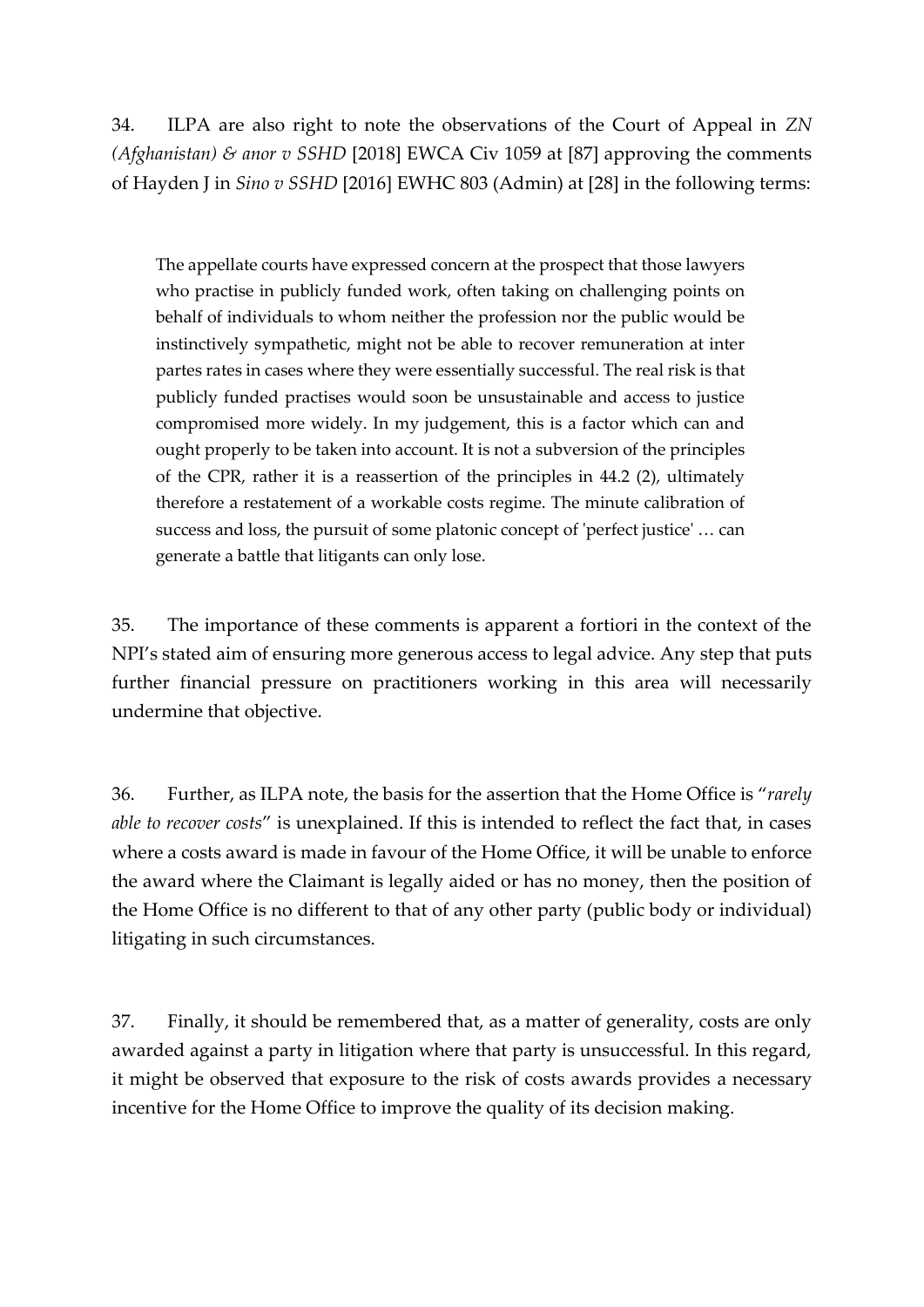38. The need for the proposed change to the costs regime for immigration judicial reviews has not been demonstrated and the Bar Council opposes the change.

### *(b) Encouraging the increased use of wasted costs orders in asylum and immigration matters*

39. The case for increased use of wasted costs orders (WCOs) in asylum and immigration matters is not made out by the NPI.

40. As with other proposals in the NPI, these proposals lack clarity and are without evidential foundation. In the Bar Council's view it would be extraordinary to target representatives in a particular jurisdiction with a wasted costs regime that is fundamentally different to and more severe than that which operates in other jurisdictions. Insofar as any detail of the proposals is provided, the proposal appears to be to extend the current wasted costs jurisdiction in two (linked) ways:

- a) First, by creating a duty to consider a WCO in the face of certain specified events; and
- b) Second, by creating a presumption that a WCO will be made (presumably, in the face of the same specified events, although that is not said in terms).

41. The specified events appear to include, but not be limited to, (i) *any* breach of directions, however minor and whether or not material to the progress of the appeal, and (ii) "promoting" a case that was – presumably in the view of the judge after the fact – "bound to fail."

42. The Bar Council again notes and substantially agrees with ILPA's analysis of these issues. We make the following points in particular:

i. The case for a significantly modified wasted costs regime to regulate the conduct of advisors before the Tribunals is simply not made good on the evidence. The nature and extent of the mischief the proposal seeks to address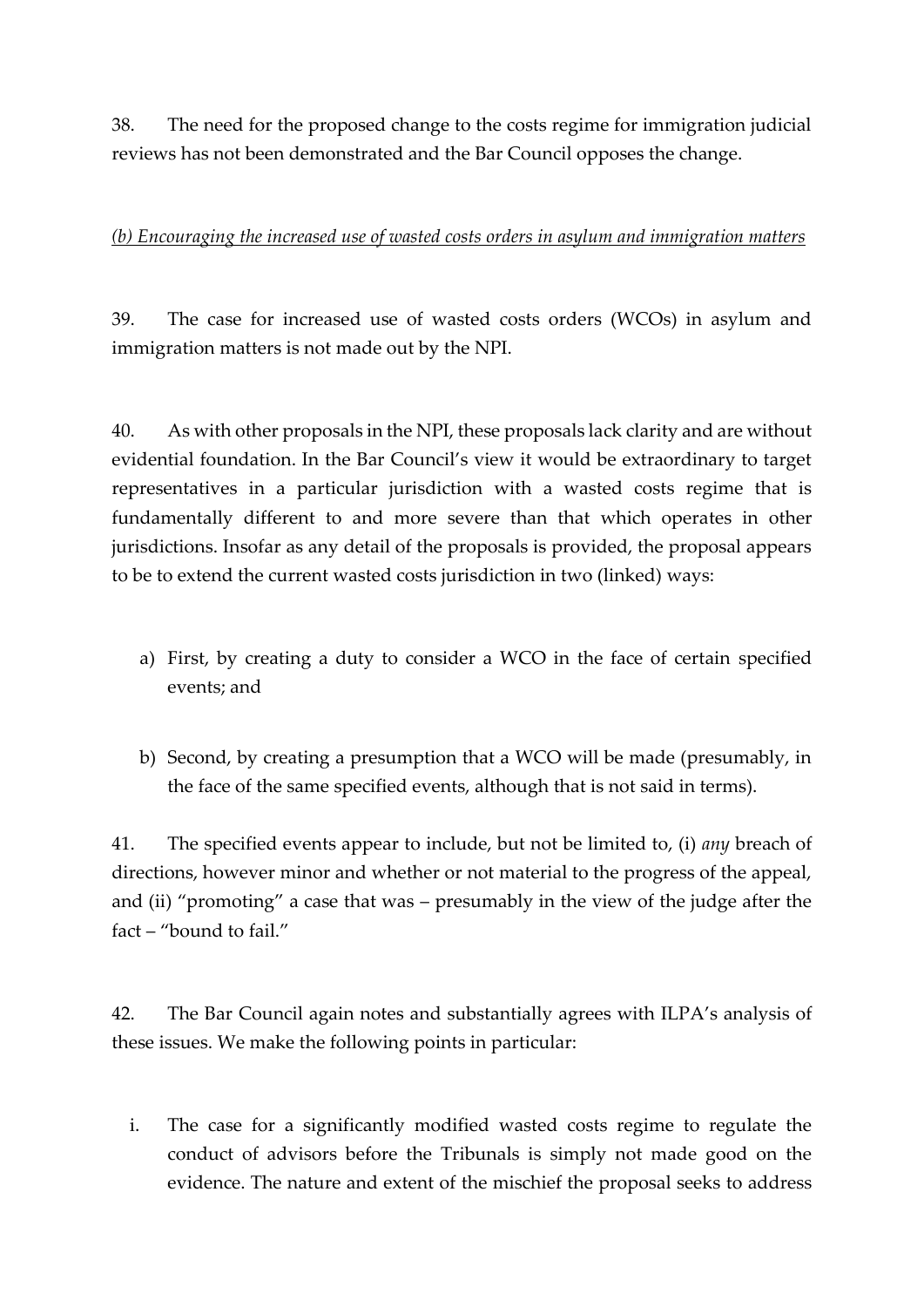is not demonstrated. Ample safeguards exist in the form of the regulatory requirements under which advisors operate, the existing wasted costs regime, and the *Hamid* jurisdiction (see *R (Hamid) Secretary of State for Home Department* [2012] EWHC 3070 (Admin) and subsequent *"Hamid*" cases).

- ii. There is obvious unfairness in imposing a significantly more severe wasted costs regime in one jurisdiction than in any other, signalling a wholly unwarranted mistrust in the integrity and conduct of advisors working specifically within that jurisdiction.
- iii. The proposal appears to suggest that the very nature of the wasted costs jurisdiction that is proposed will be more extensive than exists in other jurisdictions, in that the Tribunal will be given the power to order payment of court costs as well as the other party's costs. That disparity, again, would create obvious unfairness.
- iv. The proposals will have an obviously chilling effect on advisors working in this area, who are already under great financial pressure. As well as the broader fairness issues identified above, this also runs directly counter to the stated purpose in the NPI of improving access to legal advice.
- v. Even if, which is not apparent, the proposals are intended to apply equally to Home Office representatives, the reality is that this will create an imbalance of risk where any order against a Home Office representative will be payable by the Home Office, whereas a WCO order made against a small firm of solicitors or an individual barrister will be paid directly by that company or individual. This imbalance further increases the unfairness that would flow from such proposals.

**Introducing a new fast-track appeal process. This will be for cases that are deemed to be manifestly unfounded or new claims, made late. This will include late referrals for modern slavery insofar as they prevent removal or deportation.**

43. As with the proposals for accelerated appeals from detention, the treatment of this proposal in the NPI is deeply confused. The bullet-point summary refers to "a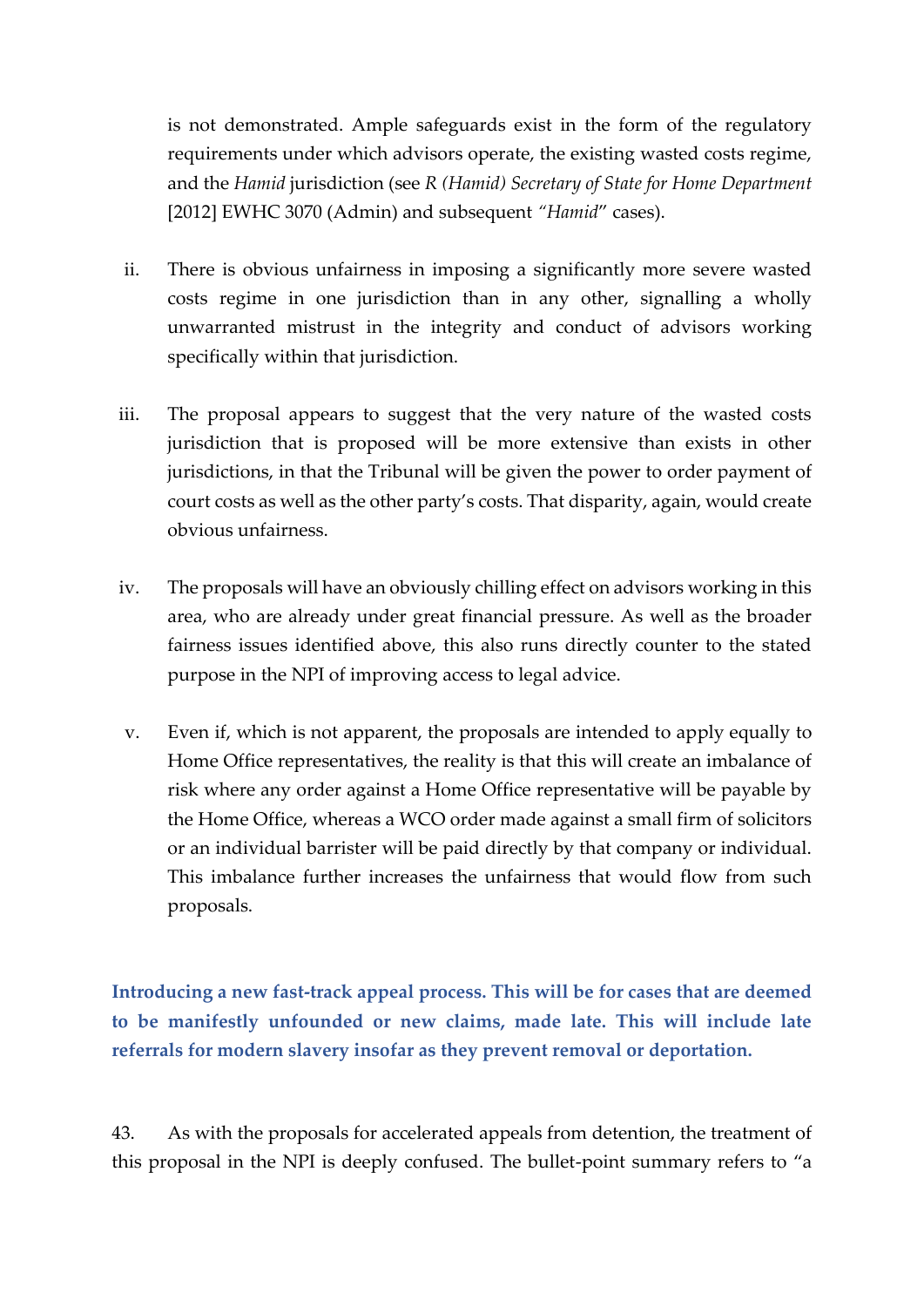new fast-track appeals process", but the discussion which follows under *Expedited Appeals* focusses not on a "fast track" process as that term might be understood in the context of the fast track processes operated by the Home Office in the past, but on proposals to progress appeals online, narrow issues, and make hearings "shorter and more focussed". The lack of any real clarity in these proposals precludes a detailed response. The Bar Council will consider future detailed proposals with care and respond as appropriate.

44. As a matter of generality, the Bar Council strongly supports an efficient appeals process, with appeals heard promptly, sufficient time given to parties to properly prepare, and access to legal aid for eligible applicants to ensure appeals are competently presented. We strongly support ensuring that the Tribunal has sufficient resources (both administrative and judicial) to process appeals efficiently and hear them within a reasonable time.

45. No detail is given of the proposals to narrow issues in appeals, or how this will make appeal hearings "shorter and more focussed." Narrowing issues in an appeal is a sensible objective. However, asylum appeal hearings are already very short when judged against other litigation, civil or criminal, in which significant disputes of fact need to be resolved or complex factual analyses undertaken (as is often, but not always, the case in asylum and other protection appeals).

46. Determination of an asylum appeal may involve factual findings on complex histories, it may involve consideration of detailed expert evidence (medical and other), consideration of (and submissions on) detailed documentary evidence, and submissions on complex points of law. Whilst efficient case management and appropriate narrowing of the issues arising is to be welcomed, curtailing the time available for appeals to be heard risks serious unfairness.

#### **Good faith requirement**

47. The NPI fails to make the case for this proposal. Applicants and their representatives are already subject to such obligations.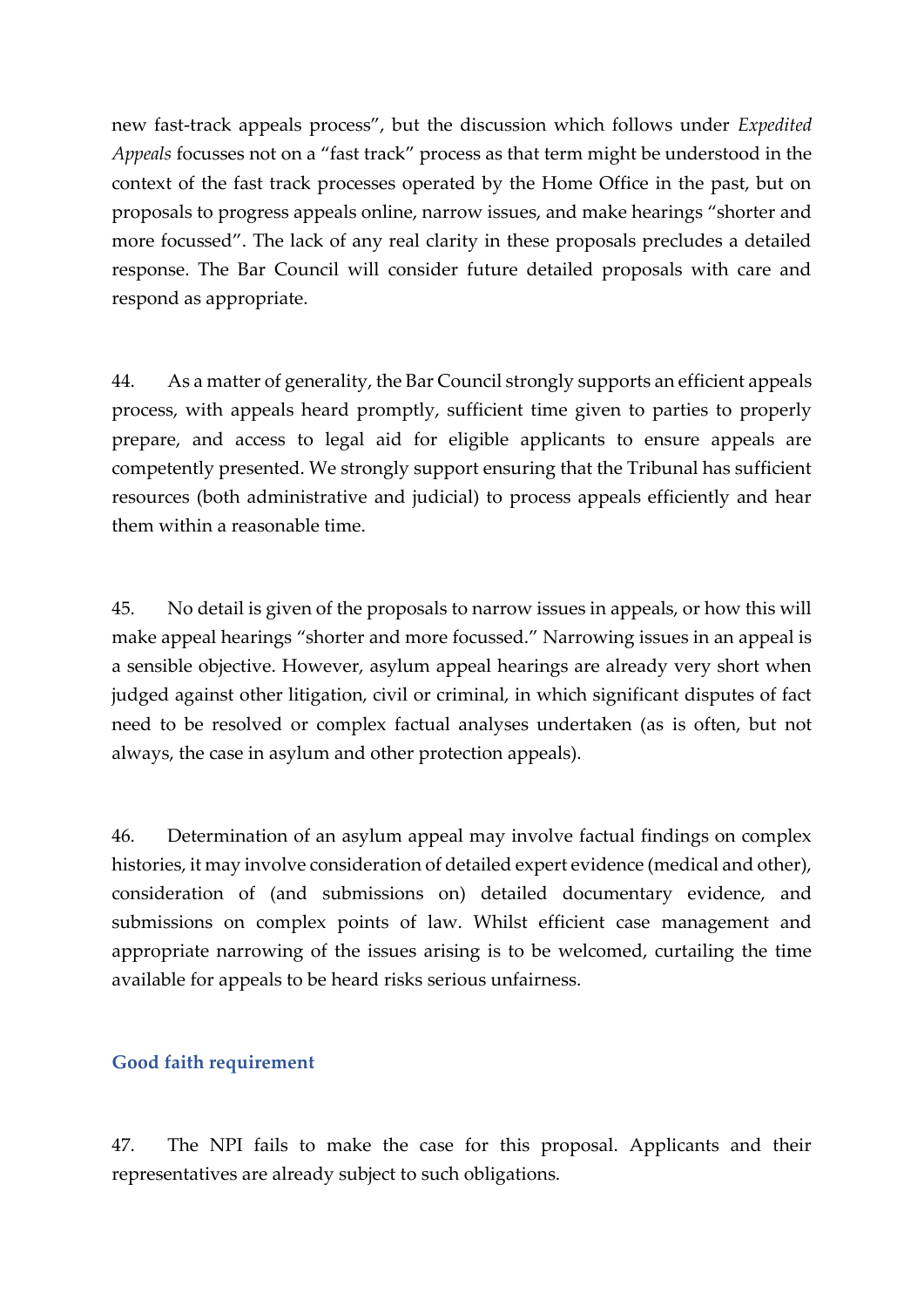48. So far as the Bar Council's membership is concerned, barristers are required by their regulatory code to act with honesty and integrity and owe stringent duties to the Court. They are subject to regulatory oversight by the Bar Standards Board.

49. Other than signalling a distrust of legal advisors, imposing a good faith requirement on regulated legal professionals would add nothing to existing regulatory regimes. Doing so in one jurisdiction and not others is particularly objectionable.

50. So far as individual applicants are concerned, a requirement of good faith is inbuilt to the system at every stage. It is a criminal offence to obtain or seek to obtain leave to remain in the United Kingdom by deception (section 24A, Immigration Act 1971). Paragraph 339L(iv) of the Immigration Rules provides that making an asylum claim "at the earliest possible time" bears on the duty to substantiate the basis of claim. As set out in our response to Q29, section 8 of the 2004 Act instructs decision makers to treat behaviour which they believe is intended or likely to conceal information, mislead, or obstruct or delay resolution of a claim as potentially damaging to an applicant's credibility. Entry without leave and remaining beyond the expiry of leave are criminalised by s.24 of the 1971 Act.

### *Question 45*

*Is there any other feedback on the New Plan for Immigration content that you would like to submit as part of this consultation?*

51. The proposals in the NPI and accompanying consultation are wide ranging. They are of considerable complexity. Many are not yet fully formed. The evidence base for many of the proposals is thin or non-existent, and the purported evidential foundation for many proposals is unparticularised.